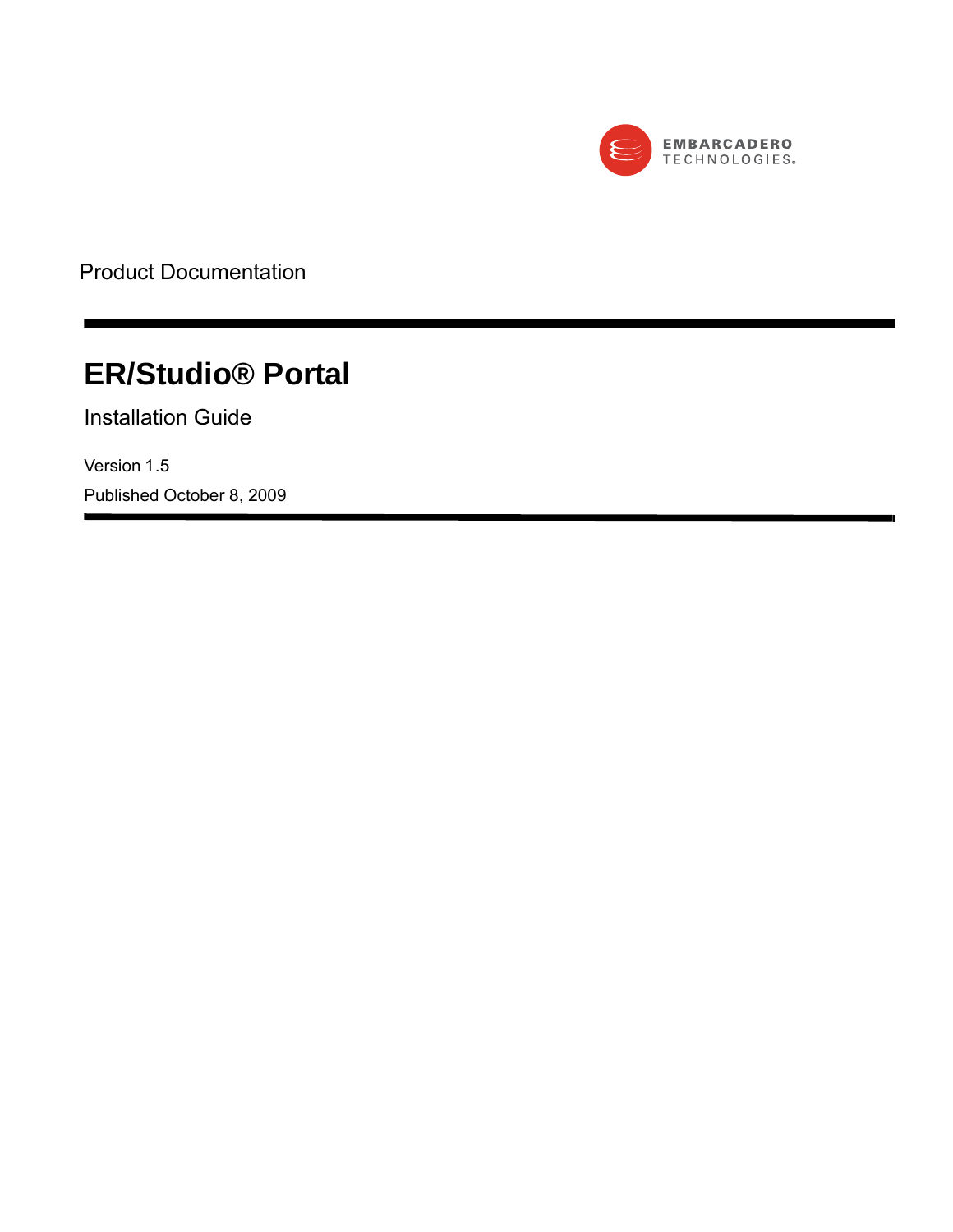2nd Edition

Copyright © 1994-2009 Embarcadero Technologies, Inc.

Embarcadero Technologies, Inc. 100 California Street, 12th Floor San Francisco, CA 94111 U.S.A. All rights reserved.

All brands and product names are trademarks or registered trademarks of their respective owners. This software/documentation contains proprietary information of Embarcadero Technologies, Inc.; it is provided under a license agreement containing restrictions on use and disclosure and is also protected by copyright law. Reverse engineering of the software is prohibited.

If this software/documentation is delivered to a U.S. Government Agency of the Department of Defense, then it is delivered with Restricted Rights and the following legend is applicable:

Restricted Rights Legend Use, duplication, or disclosure by the Government is subject to restrictions as set forth in subparagraph (c)(1)(ii) of DFARS 252.227-7013, Rights in Technical Data and Computer Software (October 1988).

If this software/documentation is delivered to a U.S. Government Agency not within the Department of Defense, then it is delivered with Restricted Rights, as defined in FAR 552.227-14, Rights in Data-General, including Alternate III (June 1987).

Information in this document is subject to change without notice. Revisions may be issued to advise of such changes and additions. Embarcadero Technologies, Inc. does not warrant that this documentation is error-free.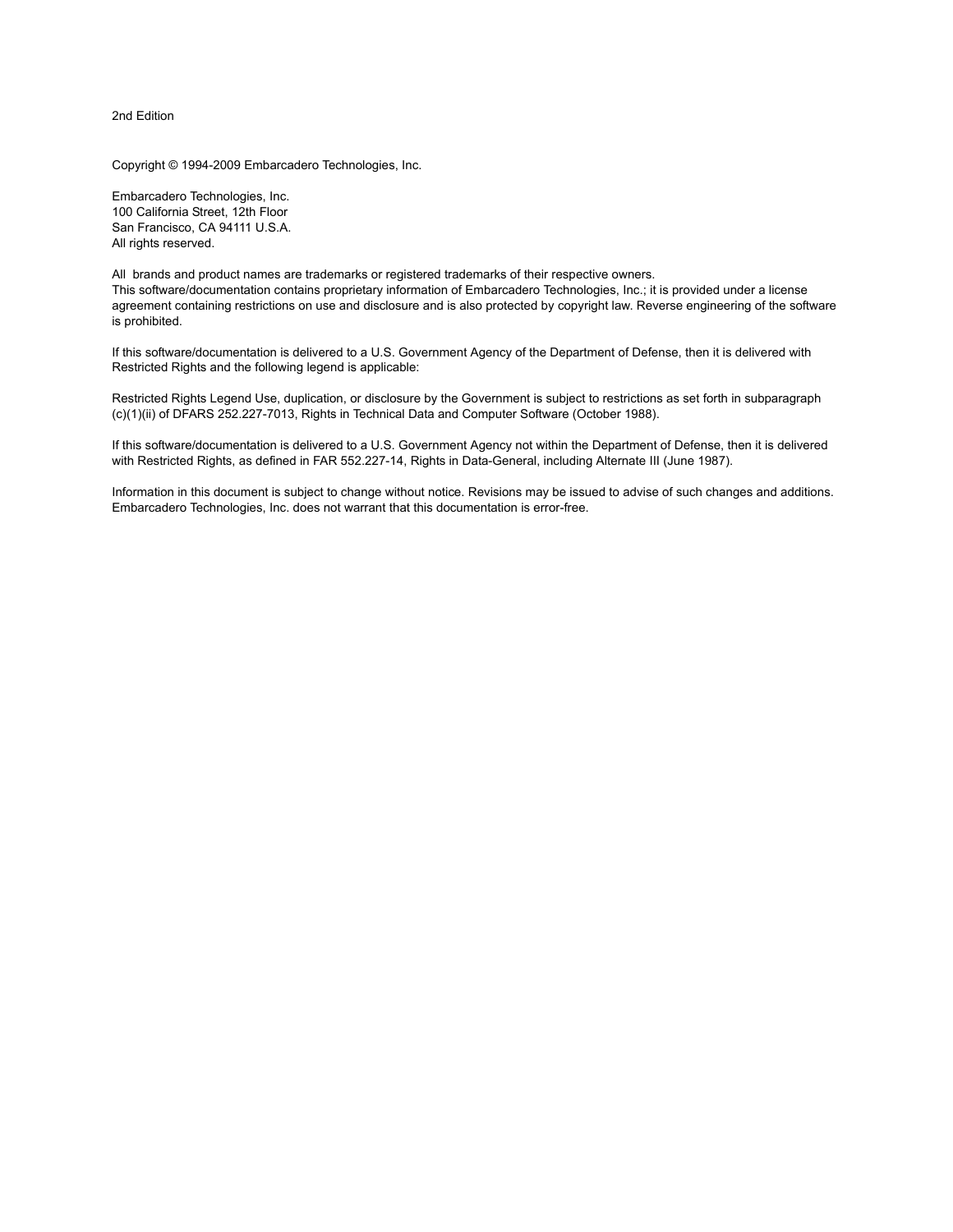# **Contents**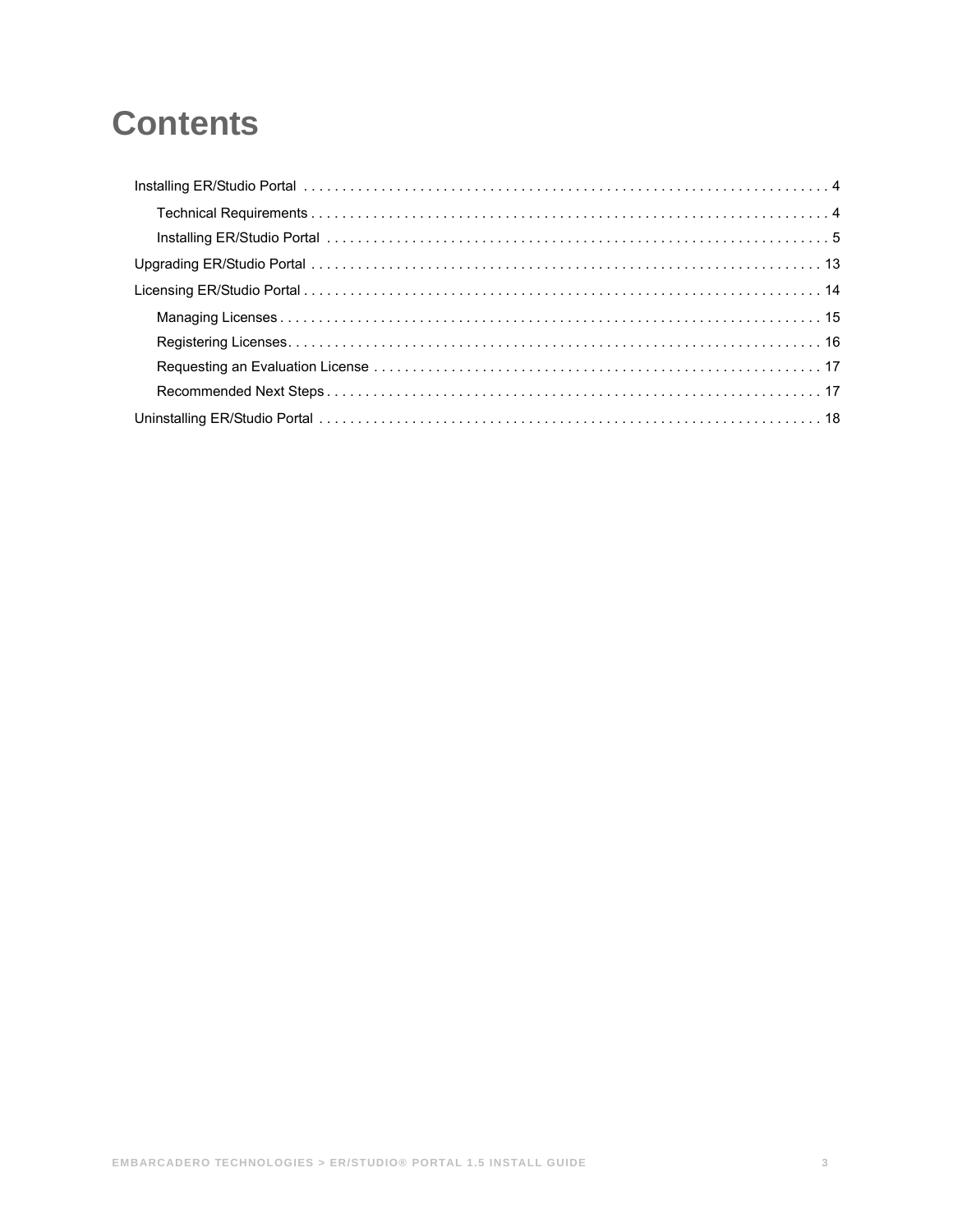## <span id="page-3-0"></span>**Before You Install ER/Studio Portal**

This section covers the installation requirements for the Embarcadero's ER/Studio Portal. Before installing ER/Studio Portal ensure your system meets the application minimum technical requirements of the application.

## <span id="page-3-1"></span>**Technical Requirements**

ER/Studio Portal is a 32-bit application that runs in a Microsoft Windows environment. Before installing ER/Studio Portal, verify that your environment meets the hardware and operating system requirements.

### **Hardware Requirements**

The minimum recommended hardware requirements:

| <b>Hardware</b>   | <b>Minimum Requirement</b>                                                                                                        |
|-------------------|-----------------------------------------------------------------------------------------------------------------------------------|
| <b>CPU</b>        | Pentium Class 4-CPU or higher                                                                                                     |
| <b>RAM</b>        | 3 GB minimum                                                                                                                      |
| <b>Disk Space</b> | Hard Drive space - 300 MB minimum for installation                                                                                |
| <b>DVD Reader</b> | Required to install from Distribution media, not necessary when<br>downloading installation executables from www.embarcadero.com. |

### **Supported Database Platforms**

The Reporting Repository is the database the portal uses to store the information it gathers from the ER/Studio Repository. The Solution Repository is the location where the reports from previous queries and the metadata they rely on is stored and maintained.

The supported database platforms for the Reporting and Solution databases are listed below:

- Oracle 9i, 10g, and 11g
- IBM DB2 UDB 8.x and 9.x Server
	- **NOTE:** Before installing the portal on the DB2 platform, you must first create the reporting and solution databases. Allocate at least 16k for the size of the **page**, **user tablespace**, and **system temp tablespace**.
- Microsoft SQL Server 2000 and 2005

### **Operating System Requirements**

ER/Studio Portal requires the following operating system environment:

- Microsoft Windows 2003 Server (32-bit only)
	- **NOTE:** We recommend that the reporting and solution databases be put on a separate machine from the one running the ER/Studio Repository database. The ideal setup would be if the portal application server is put on the same machine as the ER/Studio Repository server, as long as it has enough RAM.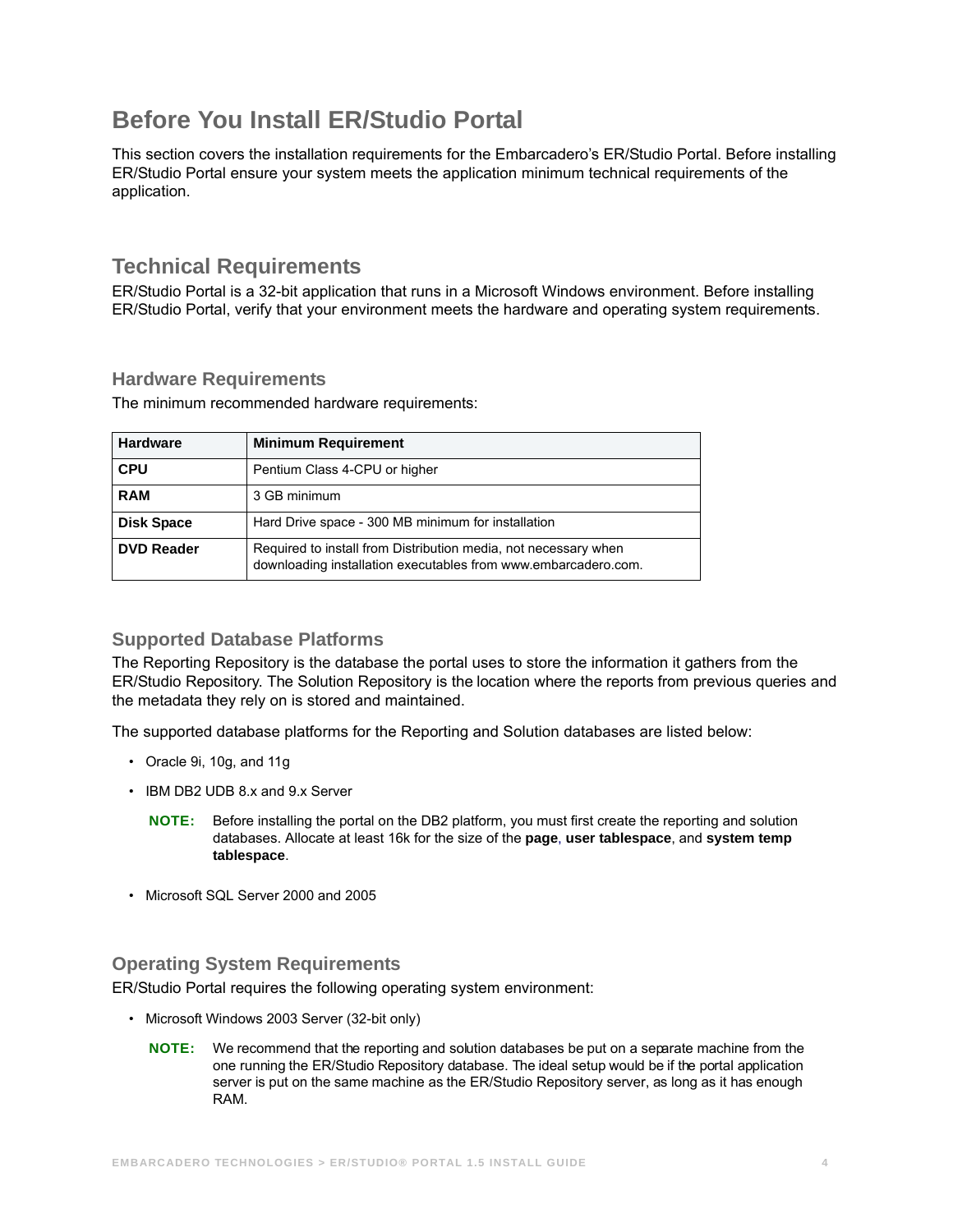• An available TCP/IP port. The default is 80. However, if it is already in use by another application, use an unused port between 0 and 65535. For more details, see the [Installation Wizard - Host and Port for ER/Studio Portal](#page-5-0) **[Tomcat Server](#page-5-0) topic.** 

#### <span id="page-4-1"></span>**Client System Requirements**

• Mozilla Firefox 2.0 (or later), Microsoft Internet Explorer 6.0 (or later), Netscape 7.2 (or later), and Safari 1.0.

## <span id="page-4-0"></span>**Installing ER/Studio Portal**

The ER/Studio Portal wizard-based installer guides you quickly through the installation process. This section describes installation prerequisites and the Installation Wizard. It also covers some basic decisions you must make during installation.

You must have administrative privileges to run the install. To complete the installation, you need to complete each panel of the Installation Wizard.

The Installation Wizard is a multi-panel wizard whose primary function is to install ER/Studio Portal, along with other third-party software that it is dependent upon, such as Pentaho BI Platform and Apache Tomcat.

In this installation you are setting up access to the ER/Studio Repository and the Reporting and Solution Repositories.

#### **Installation Wizard - Welcome**

To start the installation process:

- 1 Download the zip file from the web page to your local hard drive.
- 2 Unzip the installation file.
	- **NOTE:** The ER/Studio Repository server and the database servers to be used for the reporting and solution repositories must be running before installing ER/Studio Portal.
- 3 Double-click **setupwin32.exe** and the InstallShield Wizard dialog is displayed.
- 4 Click **Next** to open the Software License and Support Agreement panel.
	- **NOTE:** There may be a slight delay between when you double-click the file and when the InstallShield wizard opens.

The Welcome panel of the Installation Wizard offers introductory information.

**NOTE:** Do not install the Portal on a system where ER/Studio Data Architect or ER/Studio Business Architect, or a previous version of the Portal is installed. If the Portal installer detects an installation of any of these applications, you must exit the wizard and uninstall these applications before proceeding.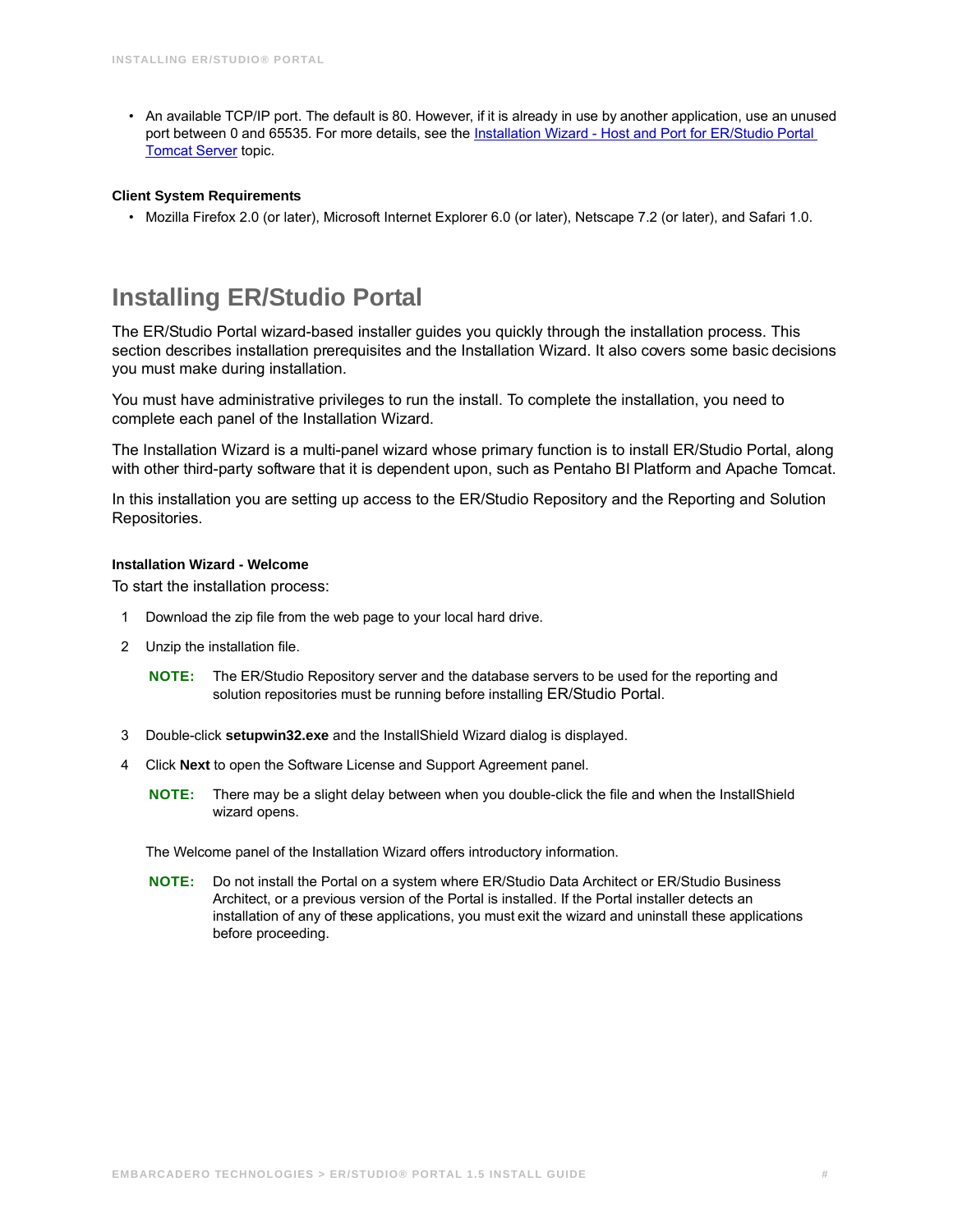#### **Installation Wizard - Software License and Support Agreement**

The Software License and Support Agreement panel of the Installation Wizard displays the Embarcadero Technologies license agreement. You must accept the agreement to proceed with the installation.

1 Click **I accept the terms of the license agreement** option and then click **Next** to open the Directory Panel.

#### **Installation Wizard - Directory**

Choose the destination directory where you want to install ER/Studio Portal.

- **NOTE:** If the selected directory contains other files, an error dialog appears. The installation cannot continue unless the destination directory is empty. Click **OK** to close the dialog and ensure that the selected directory is empty.
- 2 Optional. If you want users to be able to send results of searches and reports to an email address, click **Enable sending of Email**. You can also enable email through the configuration manager, which is described in the Administrator's Guide section of the online help. Additional fields appear on this page of the installer where you must specify the following:

#### **Enable sending of Email**

- Host: The value in the Host field must be the host name of the email server; such as MSMAILOW01; the fully qualified network name, such as MSMAILOW01.embarcadero.com; or the IP address of the email server, such as 10.10.23.281.
- **Port**: The port number the email server host is listening on. The default is 25.
- **From Address**: The email address you want to use as the originator of emails sent from the Portal application. You may want to set up a special email address on your email server for just this purpose.

You will also have the option to use Authenticated SMTP (Simple Mail Transfer Protocol). If you select this option, more fields appear for you to specify the particulars of the SMTP sever.

#### **Use Authenticated SMTP**

- **User Name**: The network user name to be verified by the SMTP server for all outgoing email messages.
- **Password**: The password for the above.
- 3 Click **Next** to advance to the **Host and Port** panel.

#### <span id="page-5-0"></span>**Installation Wizard - Host and Port for ER/Studio Portal Tomcat Server**

On this page you must specify the following:

- **Host**: The value in the Host field must be the host name of the server that will run the Portal application; such as DEWKBROW01; or the fully qualified network name, such as DEWKBROW01.embarcadero.com; or the IP address of the system you are installing on, such as 10.10.23.281.
- **Port**: The default port number is 80. If another application such as another browser-based application is already using port 80 on this system, enter an unused port number between 0 and 65535. For example, 0 and 139 are used for the NetBios Session Service in Windows. The ports in use depend on the platform and the services installed on the system. A commonly-used alternative is 8, although using a high number such as 10000 will probably reduce the chance of a conflict.

OPTIONAL. To enable users to log in to the Portal using their domain names and passwords and the Lightweight Directory Access Protocol (LDAP), select Enable LDAP Authentication. Additional fields will appear on the dialog where you must specify the following:

#### **Enable LDAP Authentication**

• LDAP URL: The URL of the server running LDAP, such as  $1$ dap: //10.40.40.94:389.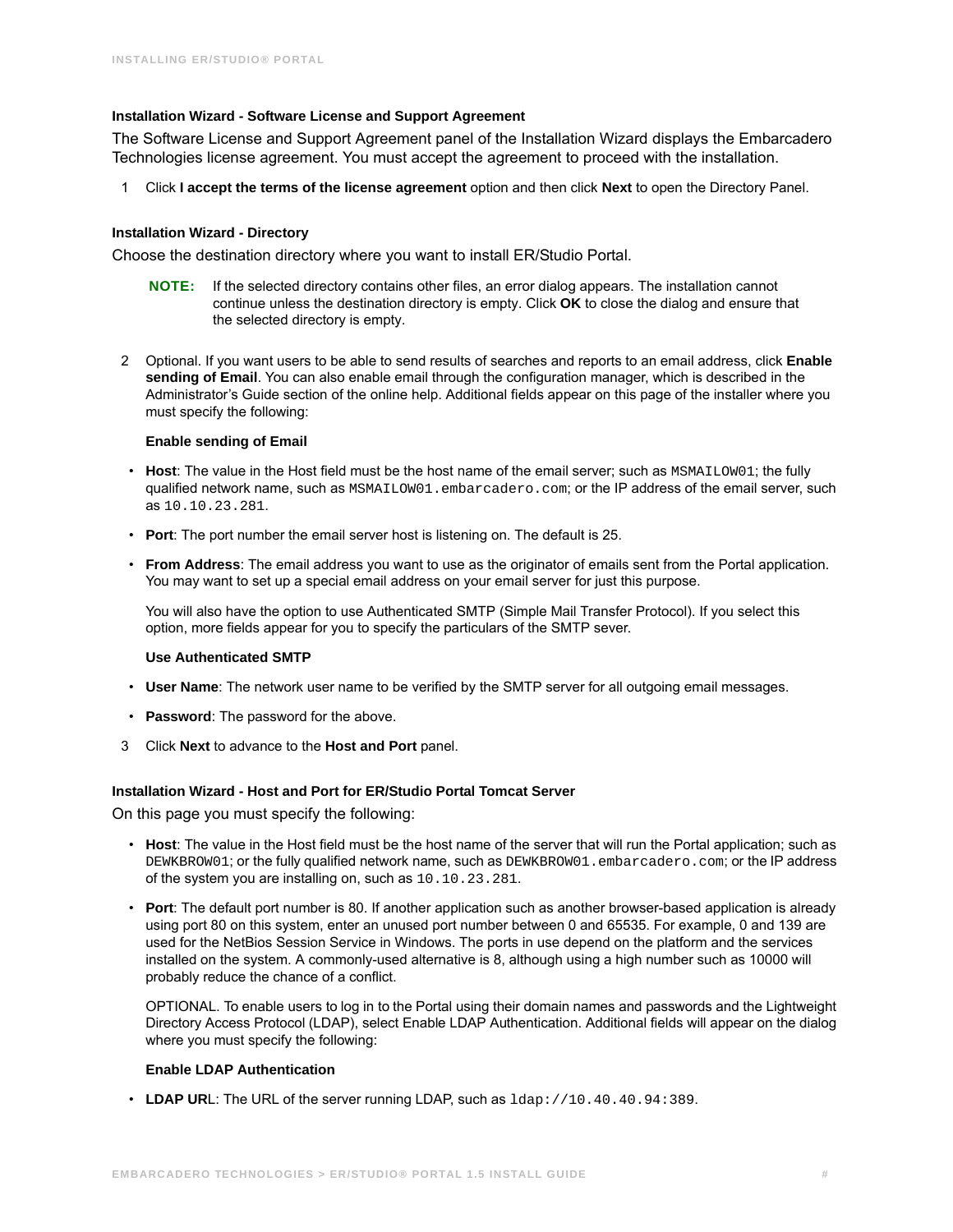- **Manager DN**: The domain name for the administrative user that is used in order to authenticate users. This is the account that the portal will use to connect to the LDAP server to validate the user's credentials, for example, CN=User1,OU=Users,OU=ER STUDIO,DC=Torlabdomain,DC=com.
- **Manager Password**: In order to search for users, uses this password.
- Search Base DN: Name of the root node in LDAP from which to search for users, such as OU=Users, OU=ER STUDIO,DC=Torlabdomain,DC=com.
- Search Attribute: The attribute in LDAP holding the user's login name, such as sAMAccountName (for ActiveDirectory).
- **Test User/Password**: A sample user/password to attempt to authenticate against LDAP server, such as *user/password*. The installer uses this information to validate the given LDAP information.
- 4 Click **Next** to advance to the **Repository Information** panel.

If the specified port is invalid or in use by another application, you will receive an error message and need to change the Port setting to an unused port number before proceeding.

#### **Install Wizard - Repository**

Specify the target ER/Studio Repository that is the information source for the Reporting Repository. The Reporting Repository is the database ER/Studio Portal uses to store the information it gathers from the ER/Studio Repository.

| Field                      | <b>Description</b>                                                                                                                                                                                                                                                                                                                                                                     |  |  |  |
|----------------------------|----------------------------------------------------------------------------------------------------------------------------------------------------------------------------------------------------------------------------------------------------------------------------------------------------------------------------------------------------------------------------------------|--|--|--|
| <b>Repository Server</b>   |                                                                                                                                                                                                                                                                                                                                                                                        |  |  |  |
| <b>Version</b>             | Select the corresponding version of the ER/Studio Repository, 4.0, 4.5, 5.0 or 5.5.                                                                                                                                                                                                                                                                                                    |  |  |  |
| <b>Repo Server Name</b>    | Specify the name of the machine where the ER/Studio Repository is installed.                                                                                                                                                                                                                                                                                                           |  |  |  |
| <b>Super User Login</b>    | Specify the user name for a user with the Super User role in the ER/Studio Repository.                                                                                                                                                                                                                                                                                                 |  |  |  |
| Password                   | Specify the password for a user with the Super User role in the ER/Studio Repository.                                                                                                                                                                                                                                                                                                  |  |  |  |
| <b>Repository Database</b> |                                                                                                                                                                                                                                                                                                                                                                                        |  |  |  |
| <b>DBMS Server Type</b>    | Select the server type:<br>$\cdot$ Oracle<br>• IBM DB2 Universal Database<br>• Microsoft SQL Server                                                                                                                                                                                                                                                                                    |  |  |  |
| <b>DBMS Host/Port</b>      | Specify the host name of the machine that contains the ER/Studio repository database. This<br>information is supplied by the DB Administrator.<br>For SQL Server only, if the ER/Studio Repository runs on a SQL Server database that is a<br>named instance, specify the host name in the format of HostNameWamedInstanceName,<br>such as DEWKBOW01.embarcadero.com\RepositoryServer. |  |  |  |
| DataBase Name              | Enter the name of the ER/Studio Repository database.                                                                                                                                                                                                                                                                                                                                   |  |  |  |
| <b>User Name</b>           | Enter the user name for the ER/Studio Repository database.                                                                                                                                                                                                                                                                                                                             |  |  |  |
| Password                   | Enter the password for the ER/Studio Repository database.<br>Note: The password fields are preserved when navigating back and forth during the<br>installation process.                                                                                                                                                                                                                |  |  |  |

**NOTE:** Gather the following ER/Studio Repository information before proceeding.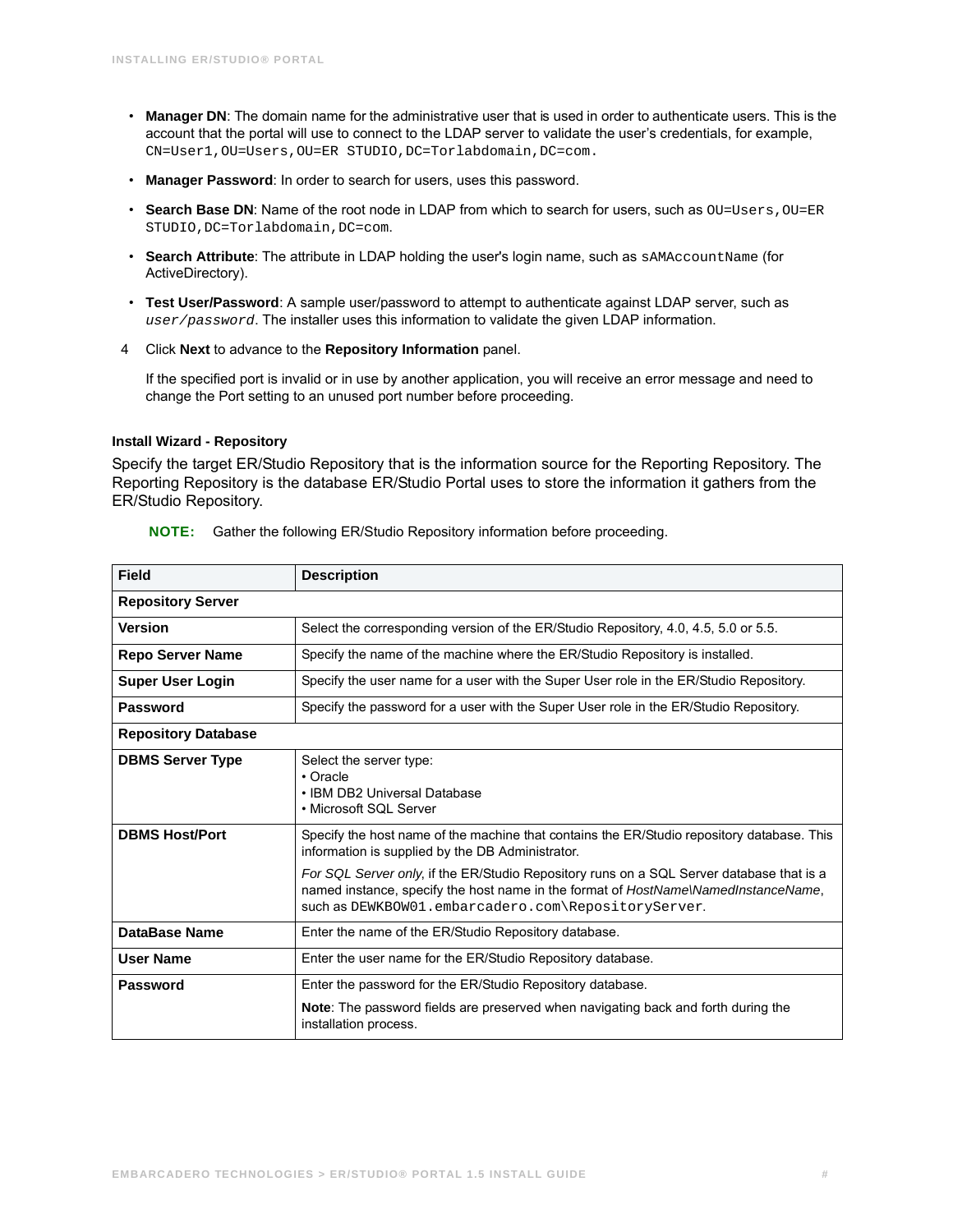1 After you have entered the required information, click **Connect** to test the JDBC connection.

The installation cannot continue until this connection has been established and the ER/Studio Repository login and password have been validated. After all tests are passed and the connection is established, the Next button becomes available.

2 Click **Next** to advance to the Reporting Repository page.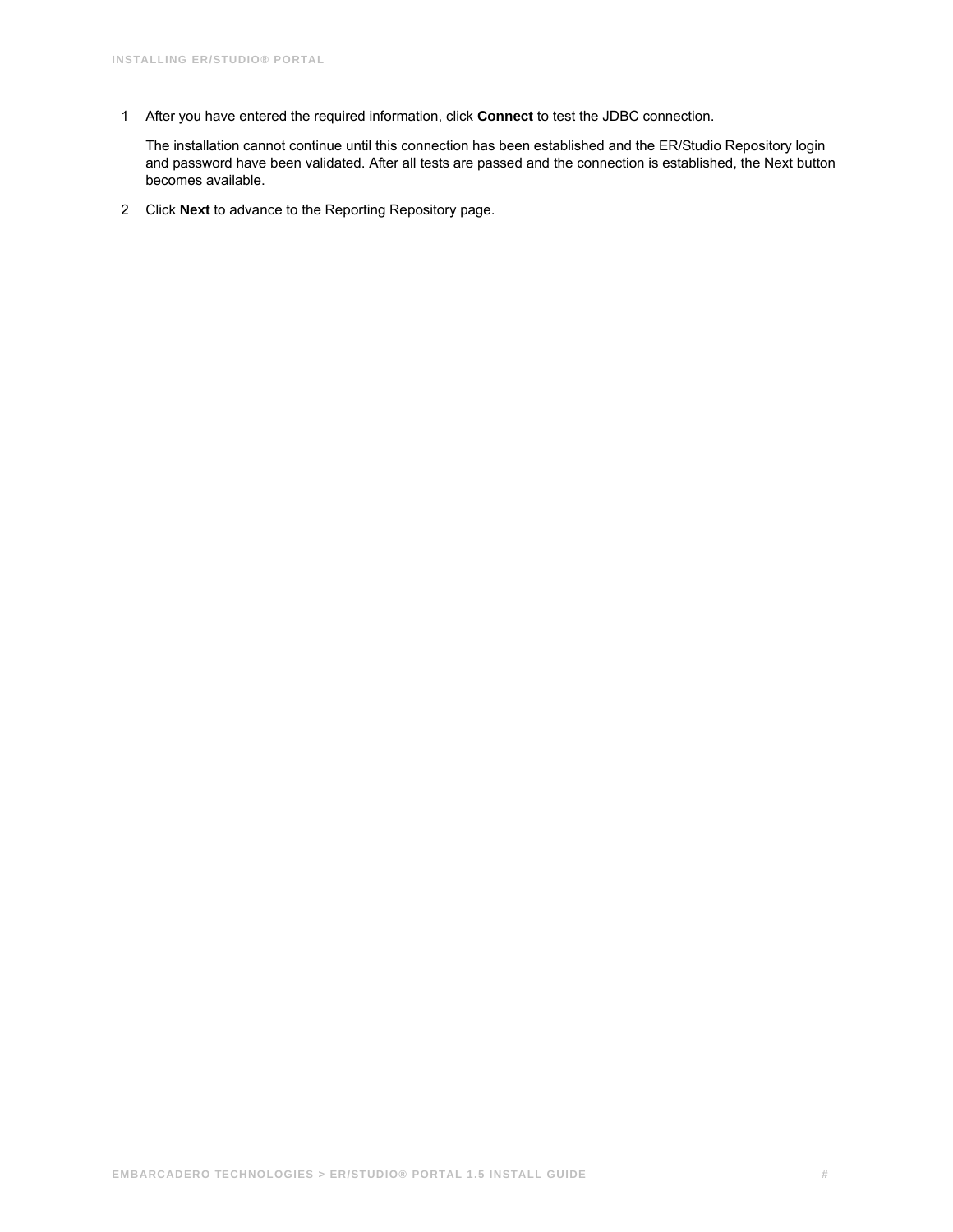#### **Install Wizard - Reporting Repository**

On this page specify the details for the Reporting Repository.

- **NOTE:** There may be naming conflicts between the ER/Studio Repository and the Reporting Repository. If both repositories are installed on the same database server, different schema owners should be used.
- 1 Enter the information as indicated below.

| <b>Field</b>                                                                                             | <b>Description</b>                                                                                                                                                                                                                                 |
|----------------------------------------------------------------------------------------------------------|----------------------------------------------------------------------------------------------------------------------------------------------------------------------------------------------------------------------------------------------------|
| <b>DBMS Server Type</b>                                                                                  | Select the server type:<br>• Oracle<br>• IBM DB2 Universal Database<br>• Microsoft SQL Server                                                                                                                                                      |
|                                                                                                          | Note: The DBMS server type must match that of the ER/Studio Repository.                                                                                                                                                                            |
| <b>DBMS Service Host: Port</b>                                                                           | Enter the host name and port number of the DBMS Service. The DB<br>Administrator can provide you with this information.                                                                                                                            |
|                                                                                                          | For SQL Server only, if the Reporting Repository will run on a SQL Server<br>database that is a named instance, specify the host name in the format of<br>HostName\NamedInstanceName, such as<br>DEWKBOW01.embarcadero.com\ReportingRepository.    |
| The information requested depends on                                                                     | This information is supplied by the DB Administrator.                                                                                                                                                                                              |
| the server type selected:<br>Database Name (if MSSQL is selected)<br><b>SID</b> (if Oracles is selected) | • For IBM DB2 Server only, an additional field appears where you must enter<br>Tablespace information. With DB2, the tablespace must exist in the database<br>and must be usable by this user with the input database name.                        |
| <b>DBName</b> (if IBM DB2 is selected)                                                                   | • For Oracle Server only, an additional field appears asking for Tablespace<br>information. With Oracle, the tablespace must exist in the database and it can<br>be used by the input admin user.                                                  |
| Database Admin User                                                                                      | This information is supplied by the DB Administrator. The Admin User must<br>have the privilege to create reporting database tables, etc.                                                                                                          |
| Database Admin Password                                                                                  | This information is supplied by the DB Administrator.                                                                                                                                                                                              |
| Same as Admin<br>(This is only available for the MSSQL<br>database.)                                     | If the Same as Admin is not checked (default setting), you need to enter a<br>User Name and Password for read/write access to the reporting database and<br>click Next.<br>If the Same as Admin is checked the User Name/Password fields disappear |
|                                                                                                          | and the Admin Name and Password are used as User Name and Password.                                                                                                                                                                                |
| <b>User Name</b>                                                                                         | Enter the User Name necessary to access ER/Studio Portal's Reporting                                                                                                                                                                               |
| (This is only available for the MSSQL<br>database.)                                                      | Repository.                                                                                                                                                                                                                                        |
| Password                                                                                                 | Enter the Password necessary to access ER/Studio Portal's Reporting                                                                                                                                                                                |
| (This is only available for the MSSQL<br>database.)                                                      | Repository.                                                                                                                                                                                                                                        |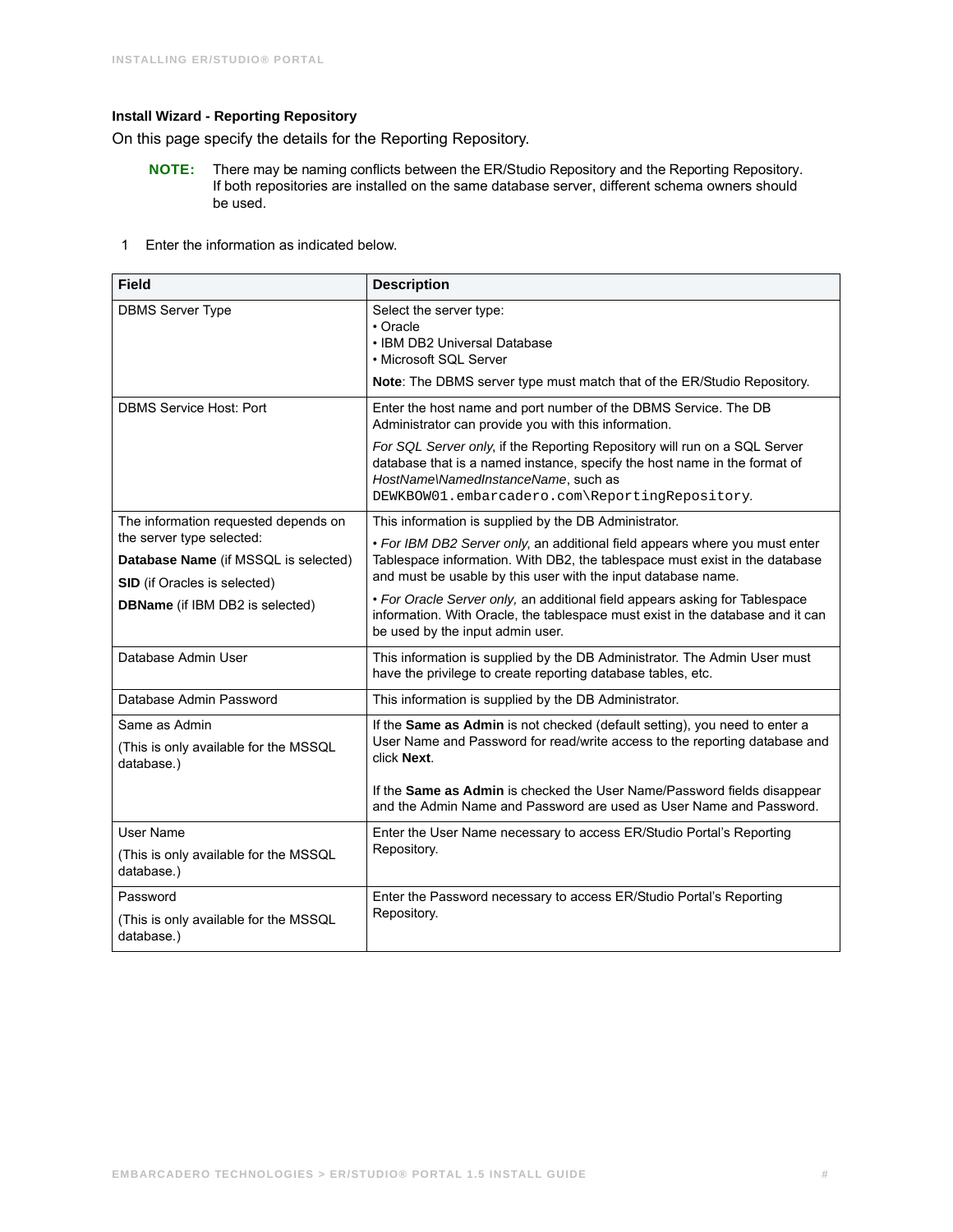2 Select one of the three options for connecting to the Reporting repository and click **Connect**.

| <b>Option</b>                                 | <b>Description</b>                                                                                                                                                                                                                                     |  |
|-----------------------------------------------|--------------------------------------------------------------------------------------------------------------------------------------------------------------------------------------------------------------------------------------------------------|--|
| Initialize an existing, empty database        | This assumes that the Reporting Repository database exists and it is empty<br>with no tables. The "Admin" user must have the privilege to create Reporting<br>Repository schema. The Installer will run the SQL to create the Reporting<br>Repository. |  |
|                                               | <b>Note:</b> The Reporting Repository must be created by the Database<br>Administrator.                                                                                                                                                                |  |
|                                               | The portal installer is now ready to insert the Reporting Repository tables. For<br>an Oracle DB, the SID must exist for the installer to insert the tables with the<br>given user as the Owner.                                                       |  |
| Connect to an existing Repository<br>database | If you choose this option, the Reporting Repository must exist and all Reporting<br>Repository tables must be ready to be accessed by ER/Studio Portal.                                                                                                |  |
|                                               | <b>Note:</b> If you are upgrading your Portal installation, select this option to retain<br>your connection to the ER/Studio Repository. If you choose this option, after<br>installing you must update the search index via the Admin dashboard.      |  |
| Reinitialize current Repository database      | The Reporting Repository database exists. The install will drop all reporting<br>tables and create a new reporting schema. The "Admin" must have the privilege<br>to drop the tables and create the Reporting Repository schema.                       |  |
|                                               | <b>Caution</b> . This is a destructive action.                                                                                                                                                                                                         |  |

After the connection is established the Next button becomes available.

3 Click **Next** to advance to the Solution Repository page.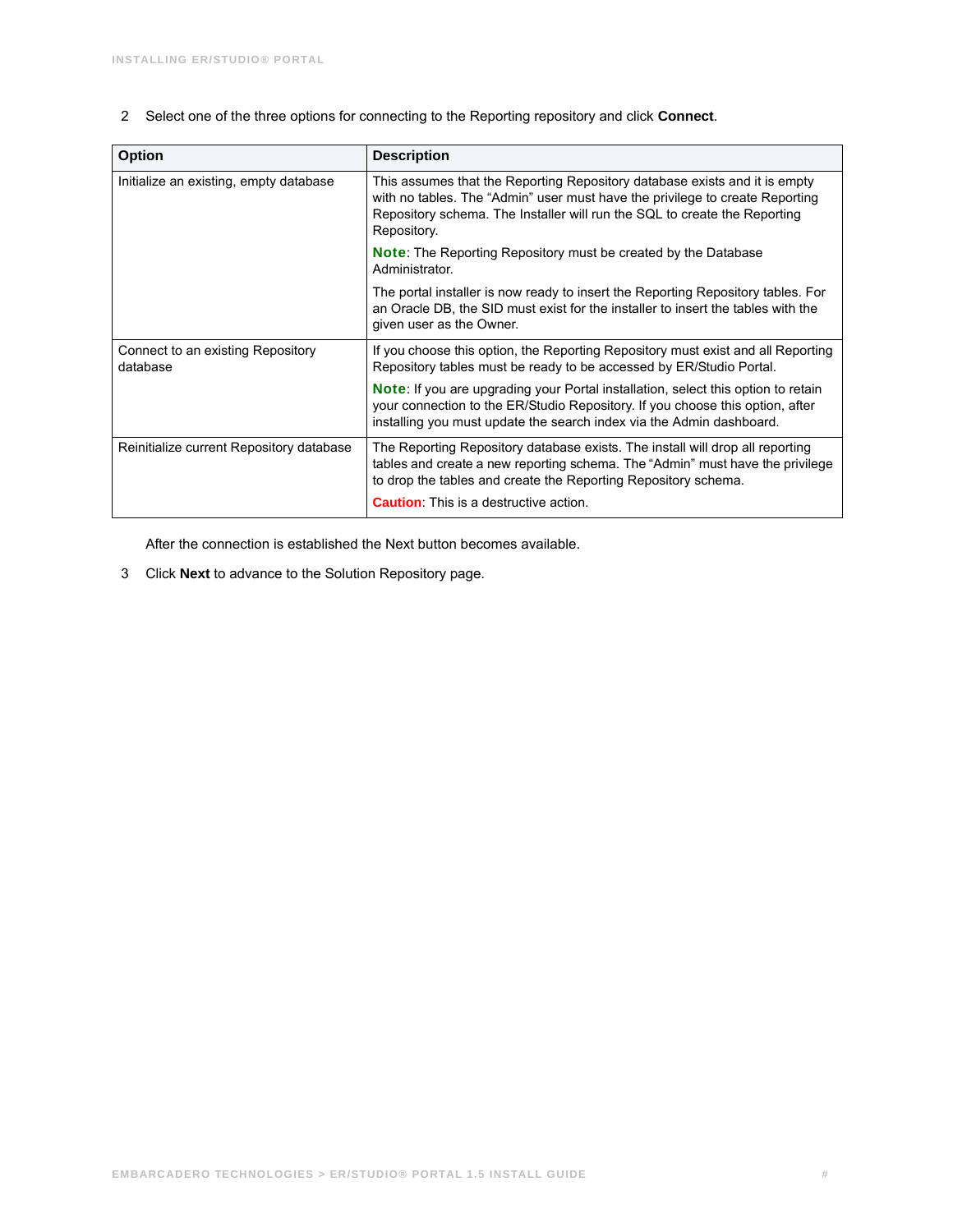#### **Installation Wizard - Solution Repository**

You must specify the details for the runtime database called the Solution Repository. This is the location where the access control list, report settings, and other runtime information is stored and maintained. Requests made to the platform to have actions executed rely on the action being defined in the Solution Repository.

1 Enter the information as indicated below.

| <b>Field</b>                                                                                                                                       | <b>Description</b>                                                                                                                                                                                                                                                                                                  |  |  |
|----------------------------------------------------------------------------------------------------------------------------------------------------|---------------------------------------------------------------------------------------------------------------------------------------------------------------------------------------------------------------------------------------------------------------------------------------------------------------------|--|--|
| <b>DBMS Server Type</b>                                                                                                                            | Select the server type:<br>$\cdot$ Oracle<br>• IBM DB2 Universal Database<br>• Microsoft SQL Server<br>Note: The DBMS server type must match that of the ER/Studio Repository.                                                                                                                                      |  |  |
| <b>DBMS Service Host: Port</b>                                                                                                                     | Enter the host name and port number of the DBMS Service. The DB<br>Administrator can provide you with this information.                                                                                                                                                                                             |  |  |
|                                                                                                                                                    | For SQL Server only, if the Solution Repository will run on a SQL Server<br>database that is a named instance, specify the host name in the format of<br>HostNameWamedInstanceName, such as<br>DEWKBOW01.embarcadero.com\SolutionRepository.                                                                        |  |  |
| Information requested here depends on                                                                                                              | This information is supplied by the DB Administrator.                                                                                                                                                                                                                                                               |  |  |
| the server type selected:<br>Database Name (if MSSQL is selected)<br><b>SID</b> (if Oracles is selected)<br><b>DBName</b> (if IBM DB2 is selected) | • For IBM DB2 Server, an additional field appears where you must enter<br>Tablespace information. With DB2, the tablespace must exist in the database<br>and must be usable by this user with the input database name.                                                                                              |  |  |
|                                                                                                                                                    | . If you select the Server Type Oracle an additional field appears asking for<br>Tablespace information. With Oracle, the tablespace must exist in the database<br>and must be usable by the input admin user.                                                                                                      |  |  |
| Database Admin User                                                                                                                                | This information is supplied by the DB Administrator. The Admin User must<br>have the privilege to create solution database tables, etc.                                                                                                                                                                            |  |  |
| Database Admin Password                                                                                                                            | This information is supplied by the DB Administrator.                                                                                                                                                                                                                                                               |  |  |
| Same as Admin<br>(This is only available for the MSSQL<br>database.)                                                                               | If Same as Admin is not selected (default setting), you need to enter a User<br>Name and Password for read/write access to the solution database and click<br>Next.<br>If Same as Admin is selected, the User Name/Password fields disappear and<br>the Admin Name and Password are used as User Name and Password. |  |  |
| User Name                                                                                                                                          | Enter the User Name necessary to access the ER/Studio Portal Solution                                                                                                                                                                                                                                               |  |  |
| (This is only available for the MSSQL<br>database.)                                                                                                | repository.                                                                                                                                                                                                                                                                                                         |  |  |
| Password                                                                                                                                           | Enter the Password necessary to access the ER/Studio Portal Solution                                                                                                                                                                                                                                                |  |  |
| (This is only available for the MSSQL<br>database.)                                                                                                | repository.                                                                                                                                                                                                                                                                                                         |  |  |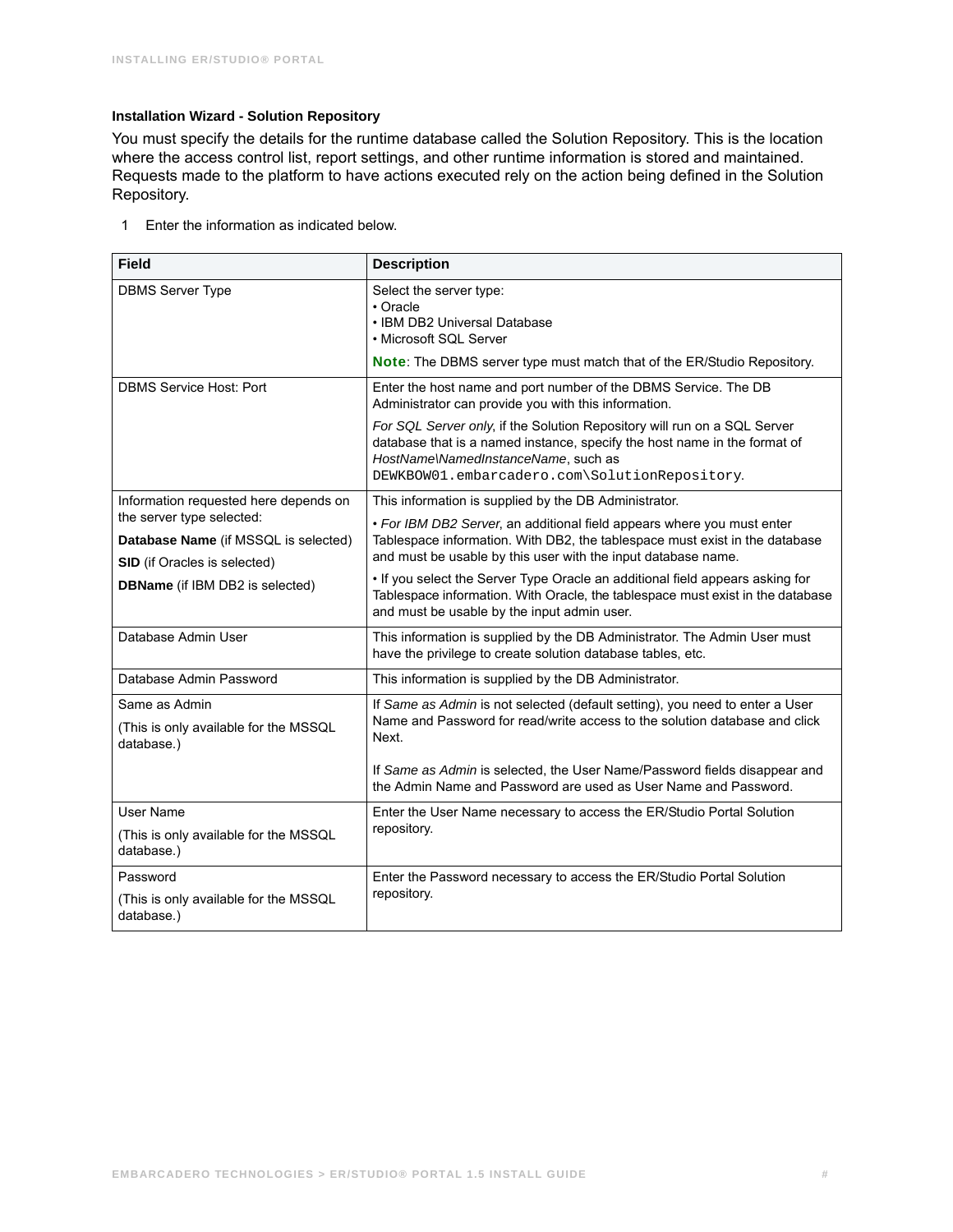2 Select one of the three options for connecting to the repository and click **Connect**.

| <b>Option</b>                                 | <b>Description</b>                                                                                                                                                                                                                                                                                                                                                                                                                                           |
|-----------------------------------------------|--------------------------------------------------------------------------------------------------------------------------------------------------------------------------------------------------------------------------------------------------------------------------------------------------------------------------------------------------------------------------------------------------------------------------------------------------------------|
| Initialize an existing, empty database        | The Solution Repository exists and is empty. The "Admin" user must have the<br>privilege to create Solution Repository schema. The Installer will run the SQL to<br>create the Solution Repository.                                                                                                                                                                                                                                                          |
|                                               | Note: The Solution Repository must be created by the Database Administrator.                                                                                                                                                                                                                                                                                                                                                                                 |
|                                               | The portal installer is ready to insert the Solution Repository tables. For an<br>Oracle DB, the SID must exist for the installer to insert the tables with the given<br>user as the Owner.                                                                                                                                                                                                                                                                  |
| Connect to an existing Repository<br>database | The Solution Repository exists and all Solution Repository tables are ready to<br>be accessed by ER/Studio Portal.                                                                                                                                                                                                                                                                                                                                           |
|                                               | <b>Note:</b> If you are upgrading your Portal installation, select this option to retain<br>your connection to the ER/Studio Repository. Permissions will be preserved but<br>some of the solution repository information such as logs, will become obsolete.<br>If you choose this option, after the installation you must update the solution<br>repository via the Admin dashboard. If inherited roles were used, you must<br>synchronize the repository. |
| Reinitialize current Repository database      | The Solution Repository database exists. The install will drop all solution tables<br>and create a new solution schema. The "Admin" must have the privilege to drop<br>the tables and create the Solution Repository schema.                                                                                                                                                                                                                                 |
|                                               | <b>Caution</b> . This is a destructive action.                                                                                                                                                                                                                                                                                                                                                                                                               |

Once the connection is established the Next button becomes available.

3 Click **Next** to advance to the Summary Information page.

#### **Installation Wizard - Summary Information**

The Summary Information page summarizes the install information.

- 1 Review all the summary information. Click **Back** if you want to make any changes; otherwise, click **Install** to start the install process. A panel appears showing the progress of the installation.
- 2 When the Installation Wizard finishes, the final page appears.

You may see a message indicating that start up of the Apache Tomcat (ER/Studio Portal) service is in progress. However this occurs only if the service is still in the process of starting when the installation is complete.

- 3 Click **Finish**.
	- **NOTE:** If any errors occur during the installation, an Error page opens, which directs you to the log file located in the directory where you were installing the application - for example:  $C:\Per\$ Files\Embarcadero\ERStudioPortalX.X\log.txt.

#### **Changing Configuration Parameters**

The Configuration Manager allows you to change parameters defined during installation. These parameters include those related to the Portal, ER/Studio Repository, LDAP, email, Solution, and Reporting servers. Using the Configuration Manager, you can reconfigure the Portal without needing to reinstall the application. For more information, see the *User Guide*.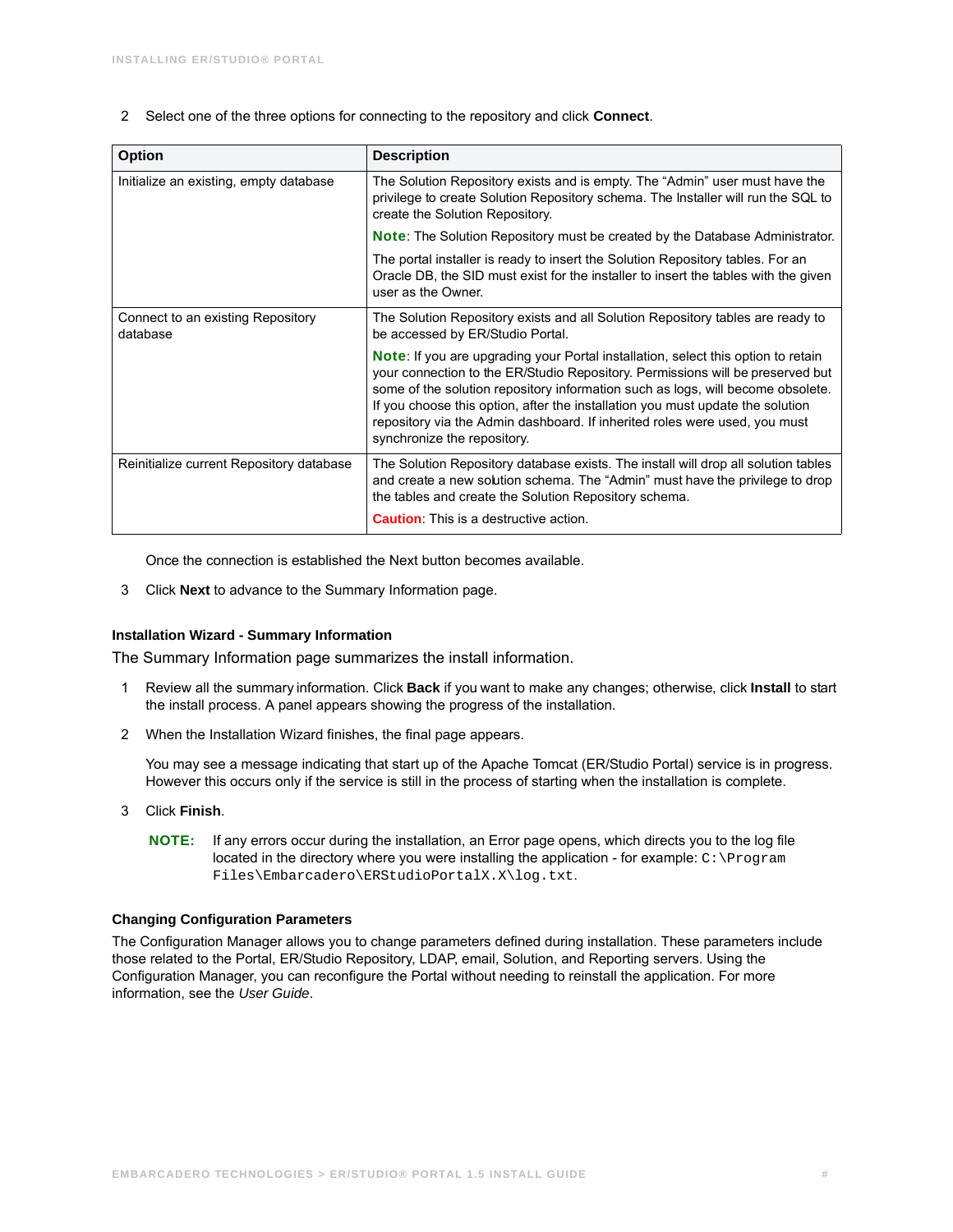#### **Starting ER/Studio Portal**

Once the installation is complete, open a supported Web browser (see [Client System Requirements](#page-4-1)) and browse to http://<**host**>:<**port**>/ersportal/, where <yourhost> and <your port> are the values you specified in the [Installation Wizard - Host and Port for ER/Studio Portal Tomcat Server](#page-5-0) fields above. The browser will show the portal Login page. Enter a valid login and password for the ER/Studio Repository as specified in the ER/Studio Portal installer. If you have chosen to enable LDAP (Lightweight Directory Access Protocol) during the installation, you will need to provide your domain name as part of your user name in the format of *domain nam*e\*username*. The login must be a user with the Super User role in the ER/Studio Repository to access the Admin functionality in the portal.

## <span id="page-12-0"></span>**Upgrading ER/Studio Portal**

When a new version of ER/Studio Portal becomes available, you should upgrade to take advantage of the latest features and fixes. Also, when the ER/Studio Repository software is upgraded, you must upgrade the Portal. The Repository and Portal software releases are synchronized to ensure Portal users can take advantage of any Repository updates.

Upgrading the Portal requires a reinstallation of the Portal application. Follow the installation instructions in the previous section to accomplish this but keep in mind that re-initializing the reporting and solution databases is the cleanest way to do an upgrade because it drops and recreates the repository schema, along with any associated (obsolete) data. Using this option means that data in the reporting or solution repository does not need to be migrated when the schema has changed. However, choosing to re-initialize the solution repository means that any permissions that have been assigned within the portal, such as permission to perform actions and access reports, will be lost. So, if you want to keep these, choose the option to connect to an existing repository. Similarly, if you choose to reinitialize the reporting repository, you will lose all reporting data, which means a complete resynchronization with the ER/Studio Repository will need to be done. If you choose to connect to existing solution and reporting repositories, the solution repository and search index must be updated from the Portal Admin page by running the Update Solution Repository and Update Search Index operations.

Once the Portal application is upgraded, you must resynchronize the Portal with the Repository if you are also upgrading the ER/Studio Repository. ER/Studio upgrades usually require the diagrams to be updated to the latest version. Once the Repository diagrams have been updated, you must synchronize the Portal Repository to ensure that it is up to date. For information on synchronizing the Portal with the Repository, see the "Administrative Tasks" section of the *User Guide*.

#### **Notes**

**For 1.0.1 to 1.5 Upgrades**: If you are upgrading from 1.0.1 and have chosen to connect to an existing reporting repository, some diagrams may be resynchronized during the next Synchronization (ETL) process even if they have not changed in the ER/Studio Repository.

**For DB2 Users**: If you area upgrading to 1.5 and have chosen to connect to an existing DB2 reporting repository, the database administrator must execute the following commands on the database server before you can synchronize the reporting database or run reports on it:

REORG TABLE [REPORT\_DB\_OWNER]. AUDIT\_DIAGRAM; REORG TABLE [REPORT\_DB\_OWNER]. ATTRIBUTE; REORG TABLE [REPORT\_DB\_OWNER]. DOMAIN; REORG TABLE [REPORT\_DB\_OWNER]. SUBMODEL;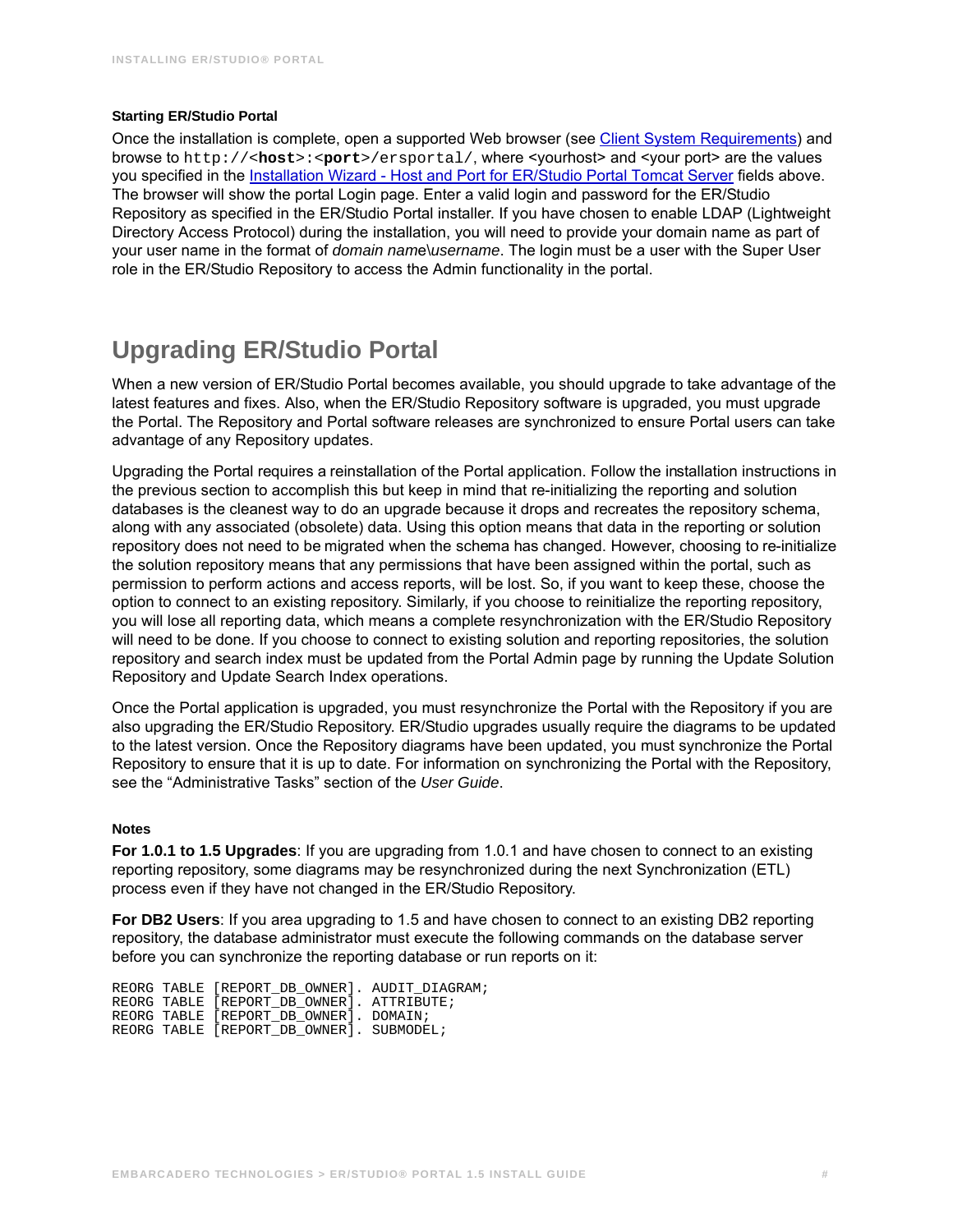## <span id="page-13-0"></span>**Licensing ER/Studio Portal**

After installing ER/Studio Portal, you must set up the licensing. ER/Studio Portal has a standard concurrent license that allows one administrator connection. You do not need to purchase licenses for ER/Studio Enterprise users. Their ER/Studio Enterprise license includes Portal use. The Portal uses three connection types:

- **Base Administrator Connection**: This is the grace connection that comes standard with the Portal.
- **Concurrent User Connection**: The total number of connections at one time is restricted to the number purchased. There is no restriction on a login name being used more than once simultaneously to instantiate multiple user sessions.
- **Exclusive User Connection**: The total number of connections at one time is restricted to the number of ER/Studio Enterprise licenses, including node locked and floating licenses. Exclusive user connections are assigned to an ER/Studio Enterprise user and the user cannot have more than one user session running at any one time.

Add-on licenses are concurrent licenses and have a serial number that must be registered for validation. You can also purchase additional add-ons with 5, 10, 20, or 50 connections.

You can also set up an [Evaluation License](#page-16-0).

#### **Understanding the User Login Authorization Process**

When an administrator or non-administrator attempts to log in to the Portal, the system determines whether or not to authorize the user, and the type of license to use, according to the following rules:

For Administrators:

- 1 If the user has been assigned an exclusive connection, the exclusive connection is used. If the exclusive connection is already in use, login fails.
- 2 If the user has not been assigned to an exclusive connection, and a concurrent connection is available, the concurrent connection is used. If a concurrent connection is unavailable, the grace connection is used. If the grace connection is already in use, login fails.

For Non-Administrators:

- 1 If the user has been assigned an exclusive connection, the exclusive connection is used. If the exclusive connection is already in use, login fails.
- 2 If the user has not been assigned an exclusive connection, and a concurrent connection is available, the concurrent connection is used. If no concurrent connections are available, login fails.

#### **Additional License Information**

Inactive users are automatically timed out 30 minutes after the last user interaction. This is so licenses/connections are freed up even if a user forgets to close the browser or logout.

The Administrator can view the current sessions logged into the portal on the License Admin interface.

The License Admin interface displays the amount of time the users have been inactive.

The user activity is archived so that the Admin can see activity over time and determine if more licences need to be purchased. The Activity Dashboard shows information on both Login and Connection activity that can help you determine whether new licenses need to be purchased.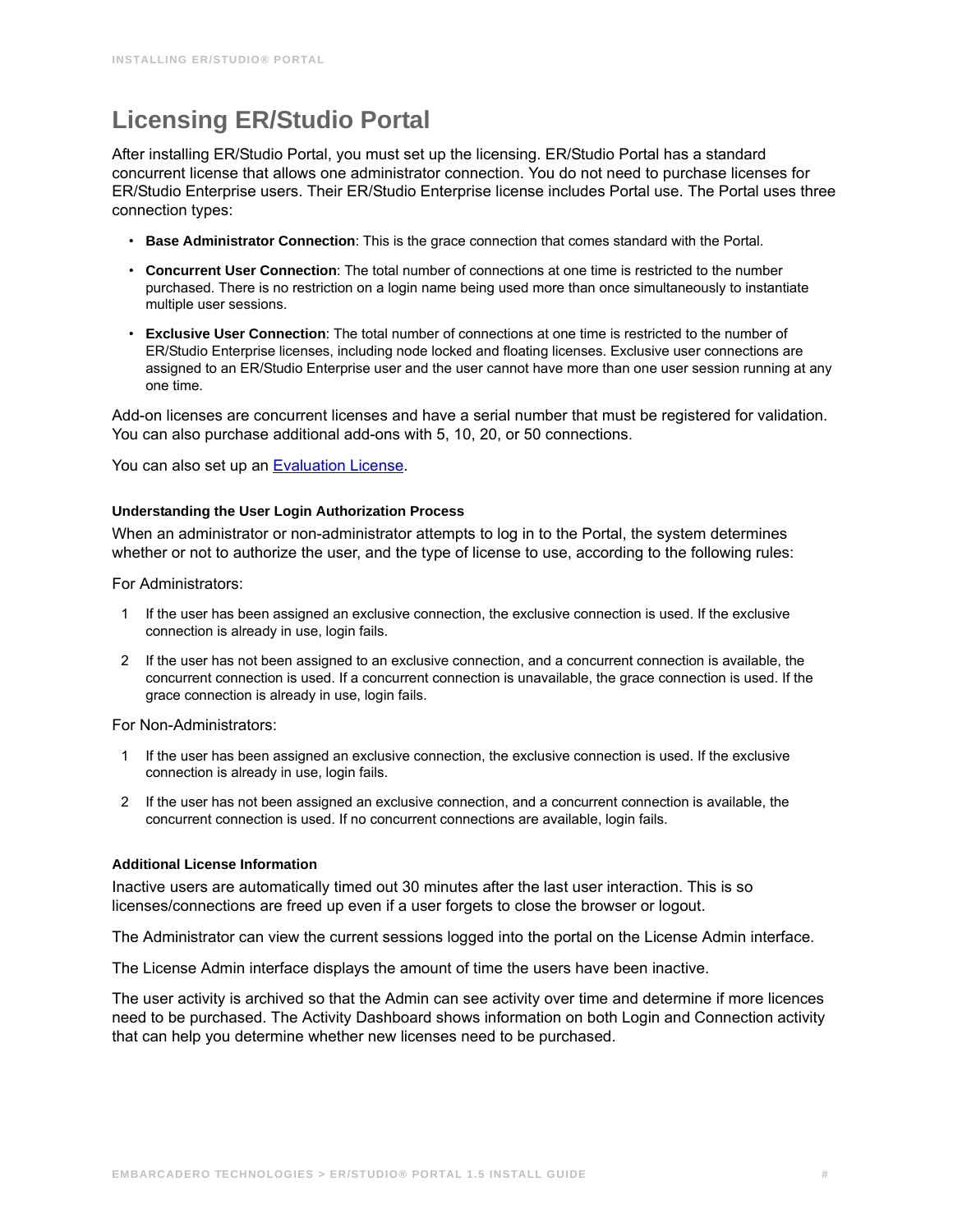## <span id="page-14-0"></span>**Managing Licenses**

The elements of the License Administration page are explained below:

| <b>EMBARCADERO</b><br><b>TECHNOLOGIES.</b>                                                                            |                                                     |                             | Welcome Admin →   <u>Logout</u>   <u>Help</u>       |
|-----------------------------------------------------------------------------------------------------------------------|-----------------------------------------------------|-----------------------------|-----------------------------------------------------|
| ↑ Home   국 Explore   ③ Reports   S. Admin                                                                             |                                                     | Search:                     | Q Advanced                                          |
| License Administration<br>Admin<br>Use this page to manage your ER/Studio Portal licenses                             |                                                     |                             |                                                     |
| License Add-on Status: 1 base administrator session, UNLIMITED concurrent user sessions, 0<br>exclusive user sessions |                                                     |                             |                                                     |
| <b>Days Left Connections Connection Type</b><br>Serial No.<br>ARFF-SUASDD-10<br><b>UNLIMITED</b><br>F5AGBG-A2ZO       | $\mathcal{P}$<br>Concurrent                         |                             |                                                     |
| Actions<br>Register Add-on License   Manage Exclusive Connections<br>Refresh                                          | 3                                                   |                             |                                                     |
| Current User Sessions: 1 concurrent and 0 exclusive                                                                   |                                                     |                             |                                                     |
| # User Name Remote Host Remote IP Logged In Since<br>Admin<br>10.40.16.136<br>$\mathbf{1}$                            | 10.40.16.136   Fri Aug 21 14:21:55 EDT 2009   00:25 | <b>Inactive For (mm:ss)</b> | <b>Connection Type Action</b><br>Concurrent         |
| Version:<br>Build Id:                                                                                                 |                                                     |                             | ER/Studio Portal<br>Click here for more information |

- 1 Displays the license Add-on Status that indicates how many user sessions are allowed. There are two user session license types available:
- **Concurrent user sessions**: Number of connections available to use concurrently. Concurrent licenses do not restrict the number of Portal connections made by the same user.
- **Exclusive user sessions**: Number of exclusive user sessions licensed. Exclusive user licenses restrict the user to one Portal connection and can be assigned to ER/Studio Enterprise users.
- 2 Lists all registered and activated license add-ons.
- 3 There are three Actions links:
	- **Refresh**: Updates the licensing module by rereading the license file from the disk.
	- **Register Add-on License**: Opens the registration page and populates the registration code with a unique number that identifies the machine on which the portal is installed and is generated by the licensing module.
	- **Manage Exclusive Connections**: Opens the Exclusive Connection Administration page where the administrator can allocate exclusive licenses to ER/Studio Enterprise users, up to the maximum number shown in the License Add-on Status.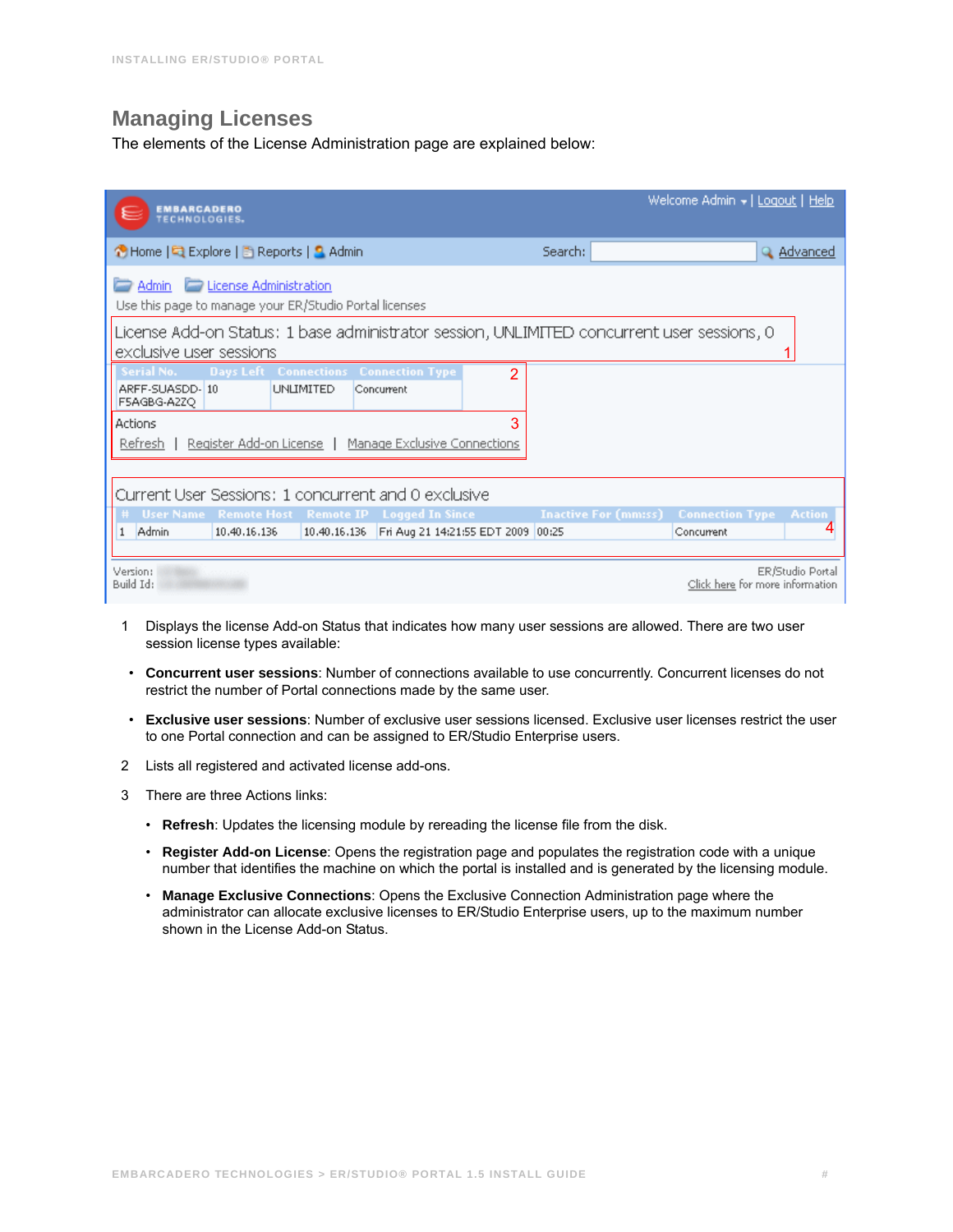- 4 Lists the users that are currently using the application. This table also shows the remote host id, remote IP address, the date and time when the user logged in, and how long the user has been inactive. The Connection Type column displays Exclusive or Concurrent depending on the license type the user is using for this connection.
	- **NOTE:** If the maximum number of connections is reached, the next login attempt will get the following error message: "Too many open sessions, please contact your administrator or [Key@embarcadero.com](mailto:key@embarcadero.com?subject=License Add-on Serial Number Request) to purchase more licenses."

The Action column in this section allows to the administrator to log off (disconnect) users. The current user cannot disconnect himself.

## <span id="page-15-0"></span>**Registering Licenses**

- 1 Log in to the application as an Administrator.
- 2 On the Dashboard, click **Admin** to open the Admin Services page, then click **Licenses**.
- 3 Under Actions, click **Register add-on license** and a **Product Registration** page appears.
- 4 Enter the serial number that you received from [Key@embarcadero.com](mailto:key@embarcadero.com?subject=License Add-on Serial Number Request) and click **Next**.
	- **NOTE:** You must have a serial number for each add-on. For example if you bought 25 licenses you would receive two serial numbers, one for 20 connections and one for five. You must register each serial number in order to have the 25 connections. You must complete all the licensing steps for each serial number to register each add-on.
- 5 The Registration Code is a number that identifies the machine and is generated by the licensing module.
- 6 On the **Embarcadero Product Registration Login** page, you can login to your existing Developer Network account or create a new account.
	- If you have an existing account enter your login name or e-mail address, your password, and click **Next**.
	- Click **Create Account** if you need a new user account. Fill in the required information and click **Next**.
- 7 Review the Product, Serial Number, and Registration Code information on the Product Registration page and then select either to download or e-mail the activation file.
- 8 If you select **Download**, a File Download dialog opens. Click **Save** and save the file in the appropriate folder WIndows folder: [product install folder]\license, for example C:\Program Files\ERStudioPortalX.X\license.
- 9 If you choose to have the activation file e-mailed to you, you will get an auto-generated message from Embarcadero-licensing. Open the e-mail and save the attached *reg\*.txt* file in the appropriate WIndows folder: [product install folder]\license, for example C:\Program Files\ERStudioPortalX.X\license, before starting the product:
- 10 Close the Product Registration Page.
- 11 Click **Refresh** on the License Administration page and the add-on license information is updated.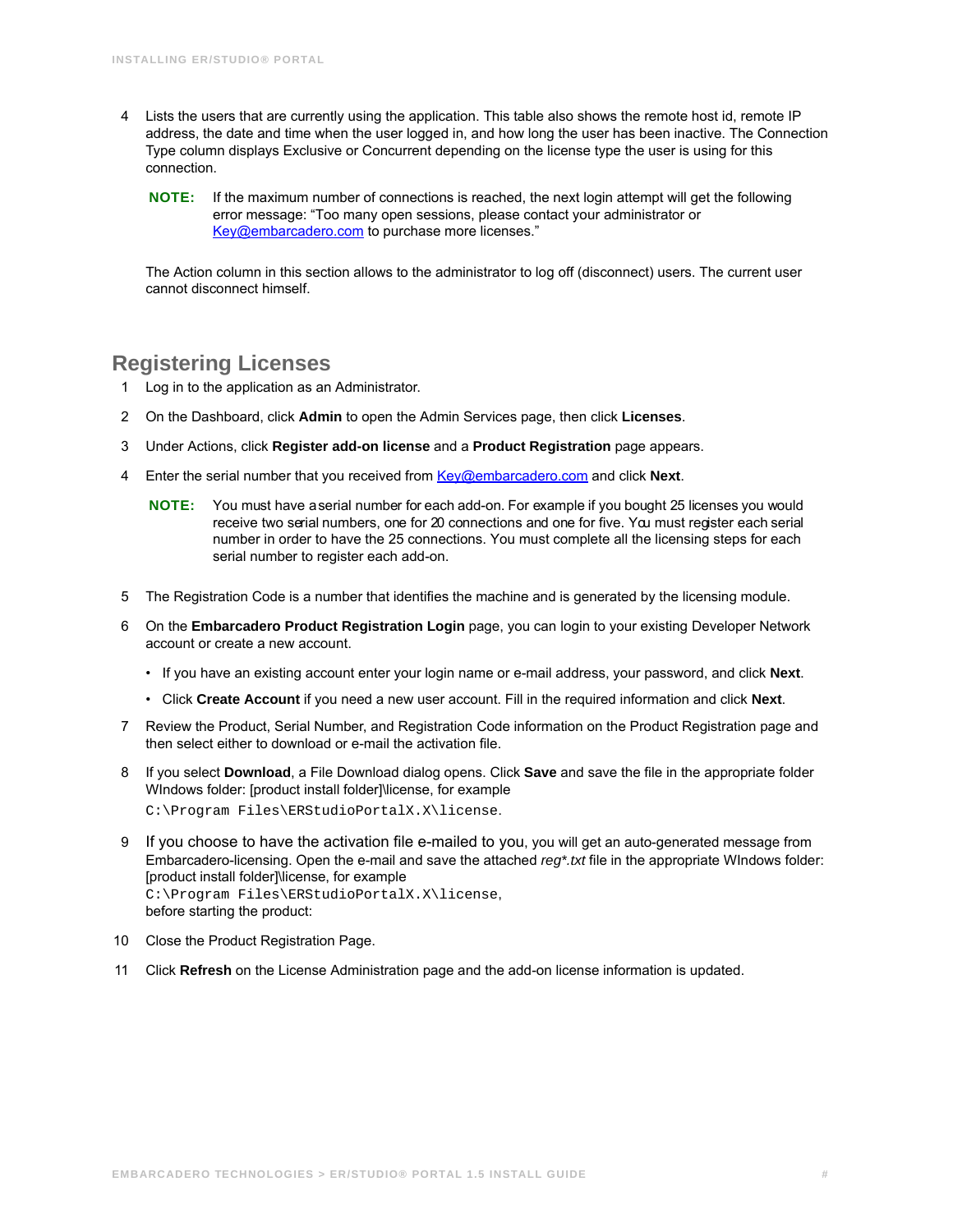| <b>EMBARCADERO</b><br><b>TECHNOLOGIES</b>                                                                                                  |                                                                                |                                    |  | Welcome Admin +   Logout   Help             |                  |
|--------------------------------------------------------------------------------------------------------------------------------------------|--------------------------------------------------------------------------------|------------------------------------|--|---------------------------------------------|------------------|
| ↑ Home   국 Explore   A Reports   S. Admin                                                                                                  |                                                                                | Search:                            |  |                                             | Q Advanced       |
| License Administration<br>Admin<br>Use this page to manage your ER/Studio Portal licenses                                                  |                                                                                |                                    |  |                                             |                  |
| License Add-on Status: 1 base administrator session, UNLIMITED concurrent user sessions, 0<br>exclusive user sessions                      |                                                                                |                                    |  |                                             |                  |
| Serial No.<br>ARFF-SUASDD-10<br>F5AGBG-A2ZQ                                                                                                | <b>Days Left Connections Connection Type</b><br><b>UNLIMITED</b><br>Concurrent |                                    |  |                                             |                  |
| Actions<br>Register Add-on License   Manage Exclusive Connections<br><u>Refresh</u><br>Current User Sessions: 1 concurrent and 0 exclusive |                                                                                |                                    |  |                                             |                  |
| # User Name Remote Host Remote IP Logged In Since                                                                                          |                                                                                |                                    |  | <b>Inactive For (mm:ss)</b> Connection Type | <b>Action</b>    |
| 1 Admin<br>10.40.16.136                                                                                                                    | 10.40.16.136                                                                   | Fri Aug 21 14:21:55 EDT 2009 00:25 |  | Concurrent                                  |                  |
| Version:<br>Build Id:                                                                                                                      |                                                                                |                                    |  | Click here for more information             | ER/Studio Portal |

### <span id="page-16-0"></span>**Requesting an Evaluation License**

The product is shipped with a base license that allows one administrator connection with no expiration date. An evaluation license is effective for 30 days with unlimited connections. At expiration, those connections are no longer included when calculating the number of available connections. The evaluation license add-on status displays how many days are left in the evaluation period.

To request an Evaluation license, contact [Key@embarcadero.com.](mailto:key@embarcadero.com?subject=License Add-on Serial Number Request)

## <span id="page-16-1"></span>**Recommended Next Steps**

Once ER/Studio Portal is licensed, the next step is to synchronize the reporting repository. The first time you synchronize the reporting database, it is recommend that you execute it manually via the *Execute Synchronization Process* action on the Synchronization Admin page. When synchronizing with a large repository, use the filtering mechanism to enable you to access diagrams you are most interested in reporting on immediately. The synchronization process can be quite lengthy depending on the size of the ER/Studio Repository. For more information, see "Administrator's Guide"in the *User Guide*.

Once the initial synchronization is complete, you can then schedule a daily synchronization using the default schedule via the *Schedule Synchronization Process* action on the Synchronization Admin page or set up a custom schedule using the Subscription Admin page. For more information please refer to *Executing the Synchronization Process* and *Scheduling the Synchronization Process* in the Administrator's Guide located in the online help.

**NOTE:** The initial synchronization takes much longer than subsequent synchronizations.